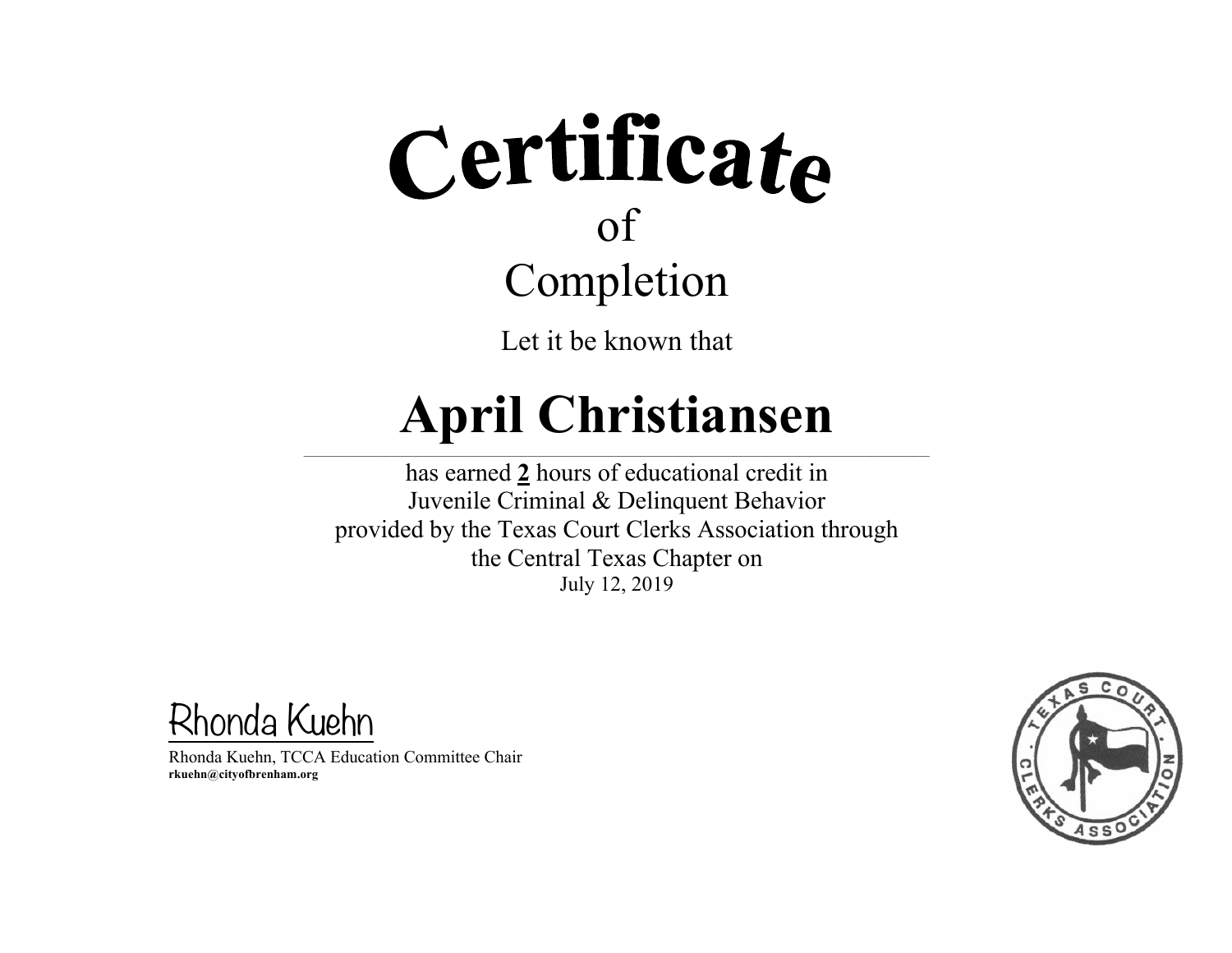Let it be known that

### **Mara Dudley**

 $\mathcal{L} = \{ \mathcal{L} = \{ \mathcal{L} = \{ \mathcal{L} = \{ \mathcal{L} = \{ \mathcal{L} = \{ \mathcal{L} = \{ \mathcal{L} = \{ \mathcal{L} = \{ \mathcal{L} = \{ \mathcal{L} = \{ \mathcal{L} = \{ \mathcal{L} = \{ \mathcal{L} = \{ \mathcal{L} = \{ \mathcal{L} = \{ \mathcal{L} = \{ \mathcal{L} = \{ \mathcal{L} = \{ \mathcal{L} = \{ \mathcal{L} = \{ \mathcal{L} = \{ \mathcal{L} = \{ \mathcal{L} = \{ \mathcal{$ 

has earned **2** hours of educational credit in Juvenile Criminal & Delinquent Behavior provided by the Texas Court Clerks Association through the Central Texas Chapter on July 12, 2019

Rhonda Kuehn

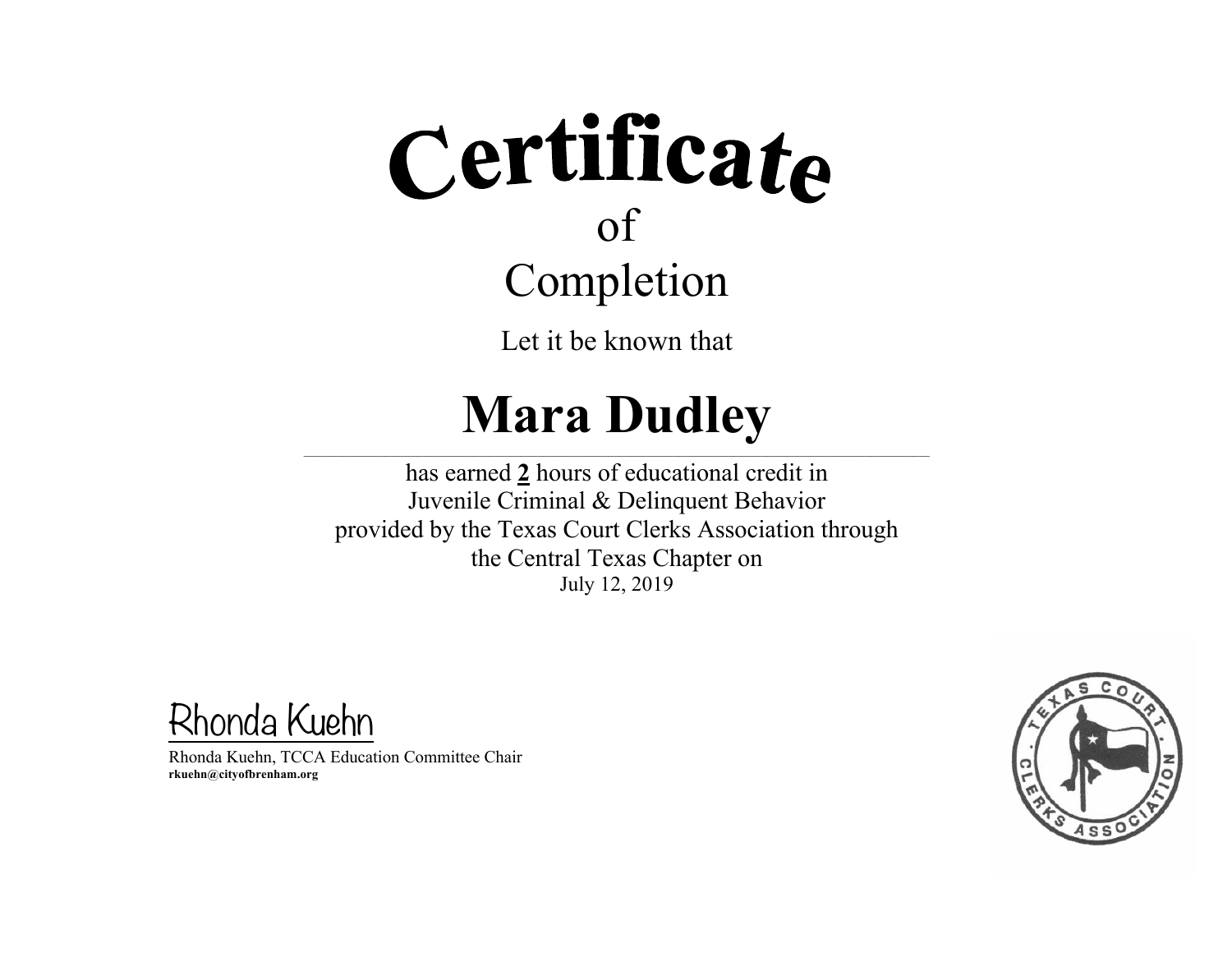Let it be known that

### **Chad Eixmann**

 $\mathcal{L} = \{ \mathcal{L} = \{ \mathcal{L} = \{ \mathcal{L} = \{ \mathcal{L} = \{ \mathcal{L} = \{ \mathcal{L} = \{ \mathcal{L} = \{ \mathcal{L} = \{ \mathcal{L} = \{ \mathcal{L} = \{ \mathcal{L} = \{ \mathcal{L} = \{ \mathcal{L} = \{ \mathcal{L} = \{ \mathcal{L} = \{ \mathcal{L} = \{ \mathcal{L} = \{ \mathcal{L} = \{ \mathcal{L} = \{ \mathcal{L} = \{ \mathcal{L} = \{ \mathcal{L} = \{ \mathcal{L} = \{ \mathcal{$ 

has earned **2** hours of educational credit in Juvenile Criminal & Delinquent Behavior provided by the Texas Court Clerks Association through the Central Texas Chapter on July 12, 2019

Rhonda Kuehn

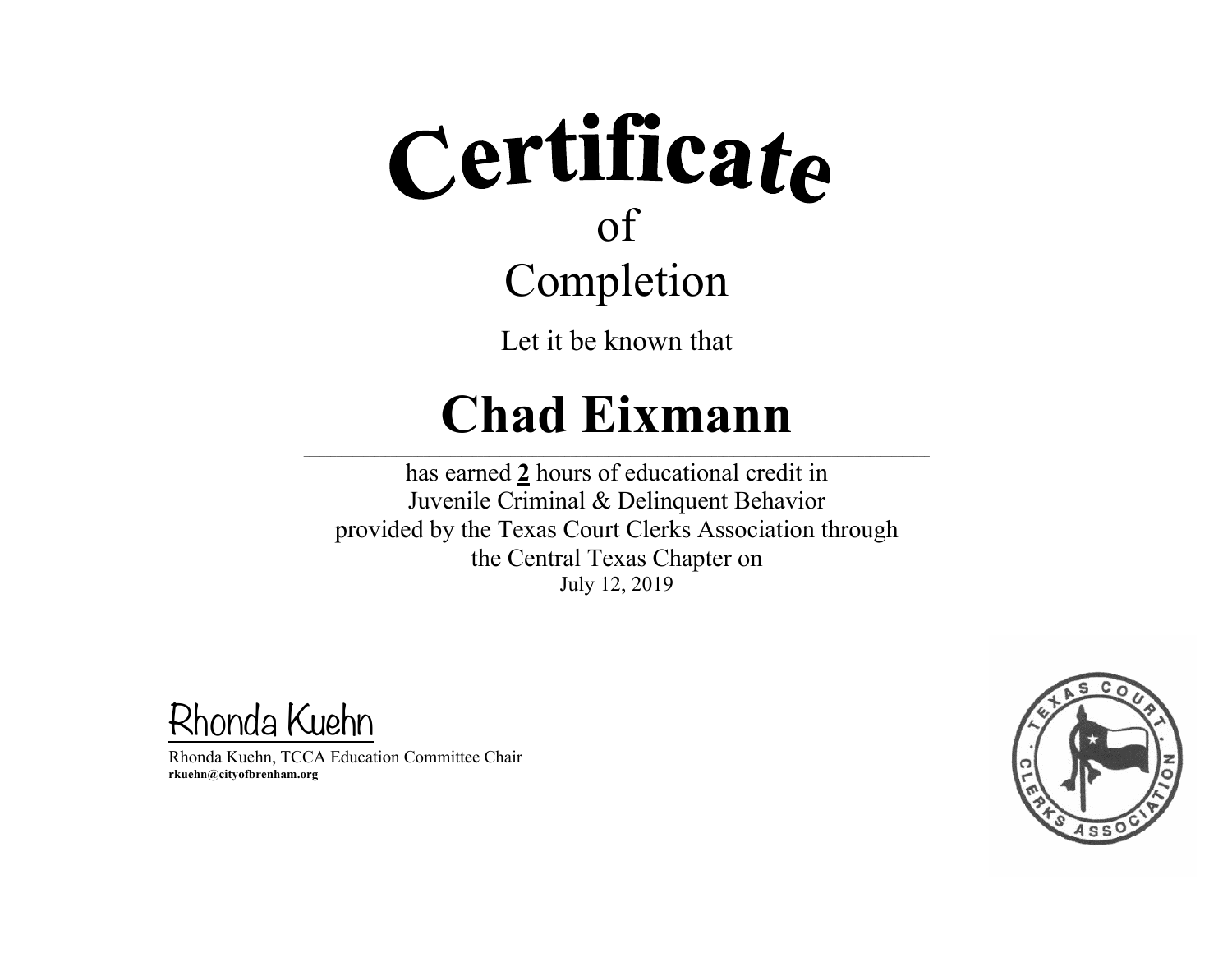Let it be known that

#### **Valerie Gonzalez**

 $\mathcal{L} = \{ \mathcal{L} = \{ \mathcal{L} = \{ \mathcal{L} = \{ \mathcal{L} = \{ \mathcal{L} = \{ \mathcal{L} = \{ \mathcal{L} = \{ \mathcal{L} = \{ \mathcal{L} = \{ \mathcal{L} = \{ \mathcal{L} = \{ \mathcal{L} = \{ \mathcal{L} = \{ \mathcal{L} = \{ \mathcal{L} = \{ \mathcal{L} = \{ \mathcal{L} = \{ \mathcal{L} = \{ \mathcal{L} = \{ \mathcal{L} = \{ \mathcal{L} = \{ \mathcal{L} = \{ \mathcal{L} = \{ \mathcal{$ 

has earned **2** hours of educational credit in Juvenile Criminal & Delinquent Behavior provided by the Texas Court Clerks Association through the Central Texas Chapter on July 12, 2019

Rhonda Kuehn

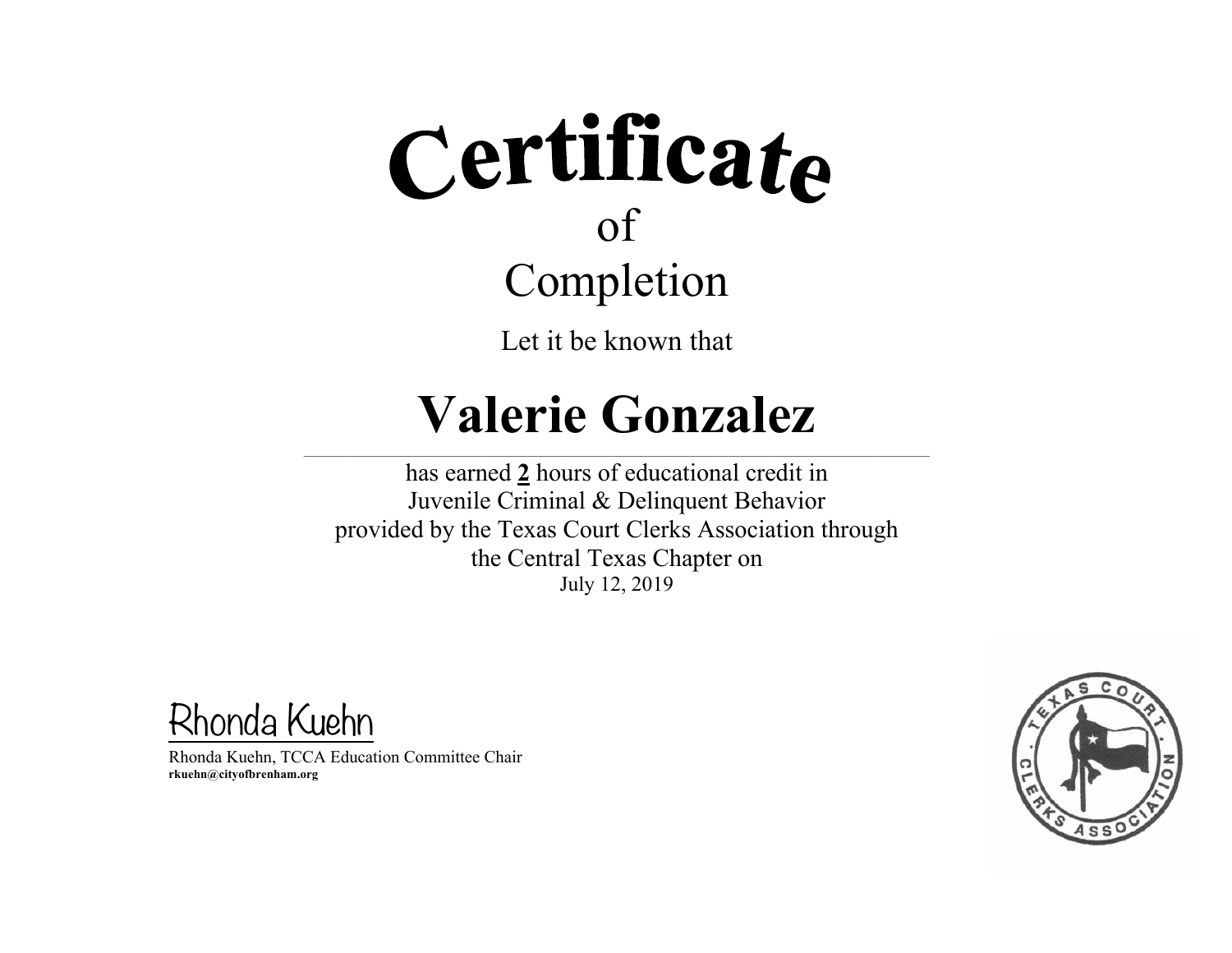Let it be known that

#### **Crystal Martinez**

 $\mathcal{L} = \{ \mathcal{L} = \{ \mathcal{L} = \{ \mathcal{L} = \{ \mathcal{L} = \{ \mathcal{L} = \{ \mathcal{L} = \{ \mathcal{L} = \{ \mathcal{L} = \{ \mathcal{L} = \{ \mathcal{L} = \{ \mathcal{L} = \{ \mathcal{L} = \{ \mathcal{L} = \{ \mathcal{L} = \{ \mathcal{L} = \{ \mathcal{L} = \{ \mathcal{L} = \{ \mathcal{L} = \{ \mathcal{L} = \{ \mathcal{L} = \{ \mathcal{L} = \{ \mathcal{L} = \{ \mathcal{L} = \{ \mathcal{$ 

has earned **2** hours of educational credit in Juvenile Criminal & Delinquent Behavior provided by the Texas Court Clerks Association through the Central Texas Chapter on July 12, 2019

Rhonda Kuehn

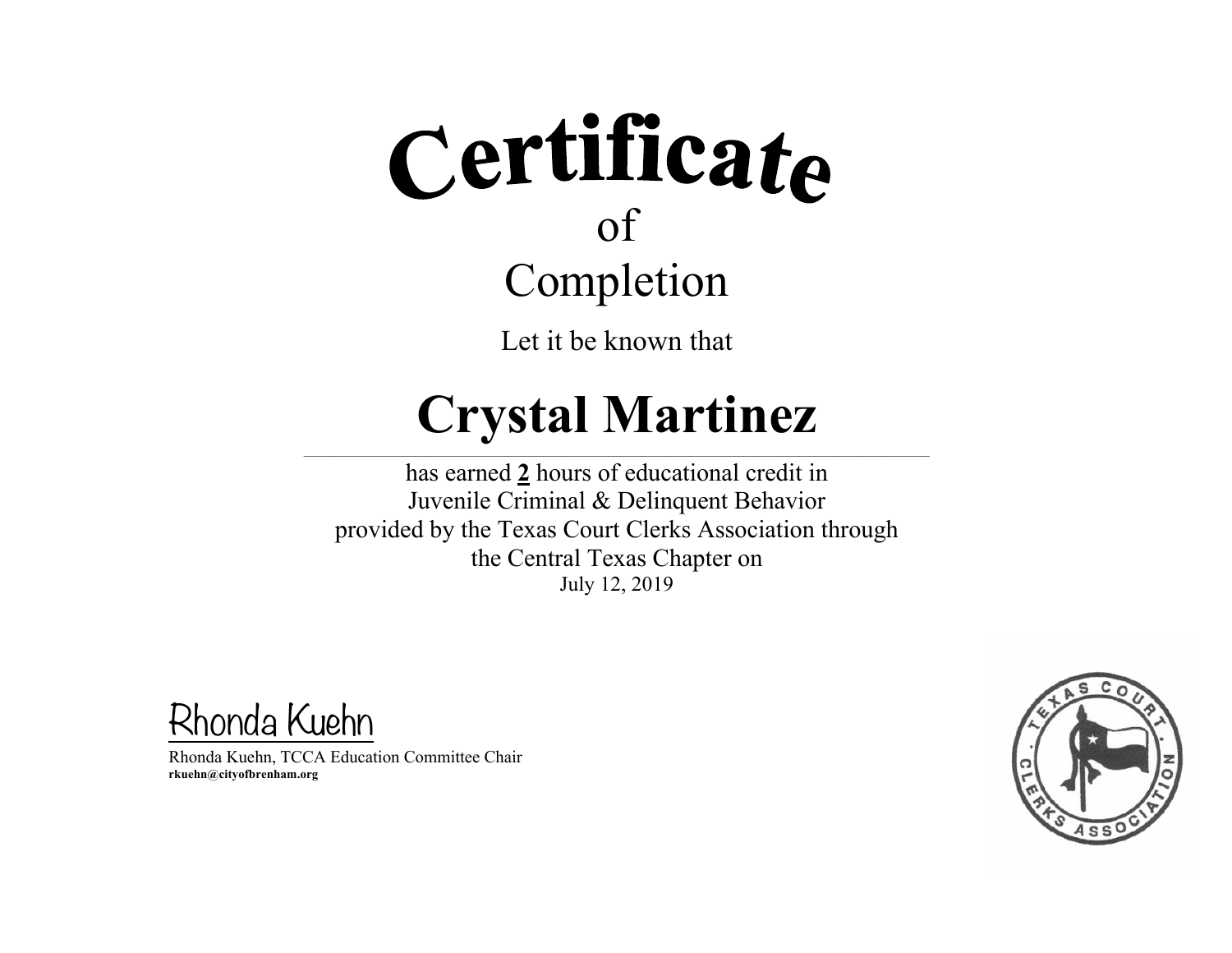Let it be known that

#### **Leuvada Posey**

 $\mathcal{L} = \{ \mathcal{L} = \{ \mathcal{L} = \{ \mathcal{L} = \{ \mathcal{L} = \{ \mathcal{L} = \{ \mathcal{L} = \{ \mathcal{L} = \{ \mathcal{L} = \{ \mathcal{L} = \{ \mathcal{L} = \{ \mathcal{L} = \{ \mathcal{L} = \{ \mathcal{L} = \{ \mathcal{L} = \{ \mathcal{L} = \{ \mathcal{L} = \{ \mathcal{L} = \{ \mathcal{L} = \{ \mathcal{L} = \{ \mathcal{L} = \{ \mathcal{L} = \{ \mathcal{L} = \{ \mathcal{L} = \{ \mathcal{$ 

has earned **2** hours of educational credit in Juvenile Criminal & Delinquent Behavior provided by the Texas Court Clerks Association through the Central Texas Chapter on July 12, 2019

Rhonda Kuehn

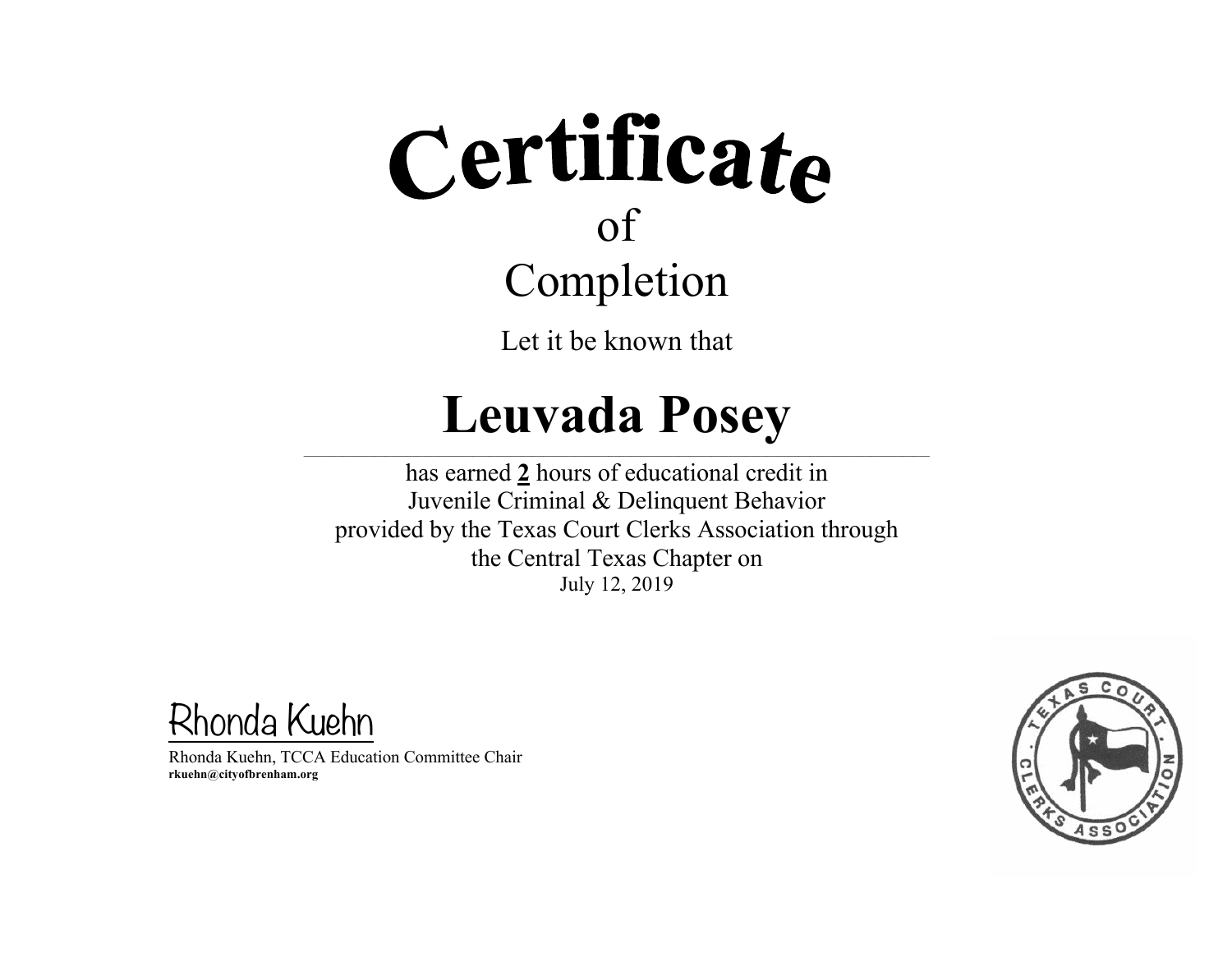Let it be known that

#### **Barbara Shannon**

 $\mathcal{L} = \{ \mathcal{L} = \{ \mathcal{L} = \{ \mathcal{L} = \{ \mathcal{L} = \{ \mathcal{L} = \{ \mathcal{L} = \{ \mathcal{L} = \{ \mathcal{L} = \{ \mathcal{L} = \{ \mathcal{L} = \{ \mathcal{L} = \{ \mathcal{L} = \{ \mathcal{L} = \{ \mathcal{L} = \{ \mathcal{L} = \{ \mathcal{L} = \{ \mathcal{L} = \{ \mathcal{L} = \{ \mathcal{L} = \{ \mathcal{L} = \{ \mathcal{L} = \{ \mathcal{L} = \{ \mathcal{L} = \{ \mathcal{$ 

has earned **2** hours of educational credit in Juvenile Criminal & Delinquent Behavior provided by the Texas Court Clerks Association through the Central Texas Chapter on July 12, 2019

Rhonda Kuehn

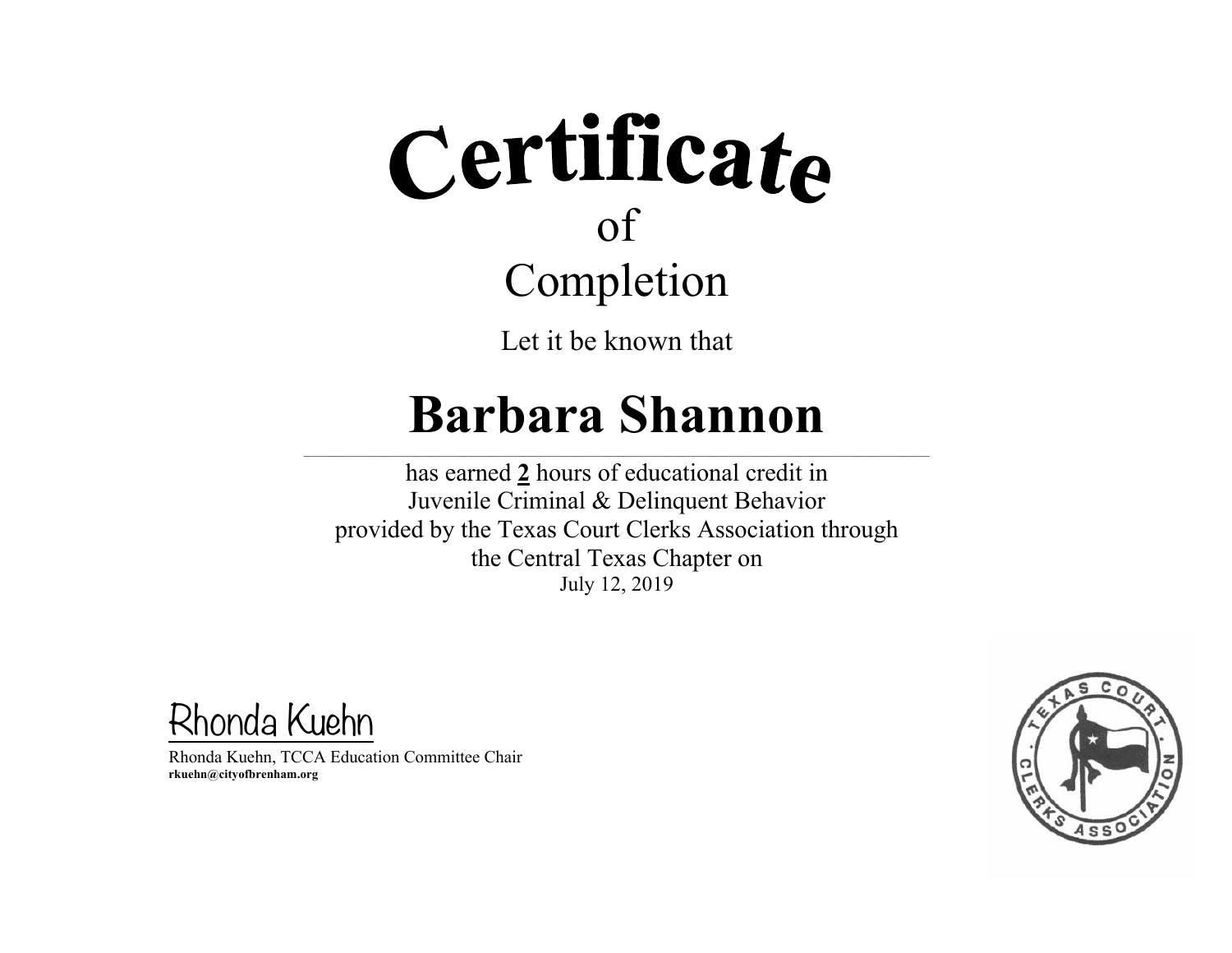Let it be known that

#### **Sarah Turner**

 $\mathcal{L} = \{ \mathcal{L} = \{ \mathcal{L} = \{ \mathcal{L} = \{ \mathcal{L} = \{ \mathcal{L} = \{ \mathcal{L} = \{ \mathcal{L} = \{ \mathcal{L} = \{ \mathcal{L} = \{ \mathcal{L} = \{ \mathcal{L} = \{ \mathcal{L} = \{ \mathcal{L} = \{ \mathcal{L} = \{ \mathcal{L} = \{ \mathcal{L} = \{ \mathcal{L} = \{ \mathcal{L} = \{ \mathcal{L} = \{ \mathcal{L} = \{ \mathcal{L} = \{ \mathcal{L} = \{ \mathcal{L} = \{ \mathcal{$ 

has earned **2** hours of educational credit in Juvenile Criminal & Delinquent Behavior provided by the Texas Court Clerks Association through the Central Texas Chapter on July 12, 2019

Rhonda Kuehn